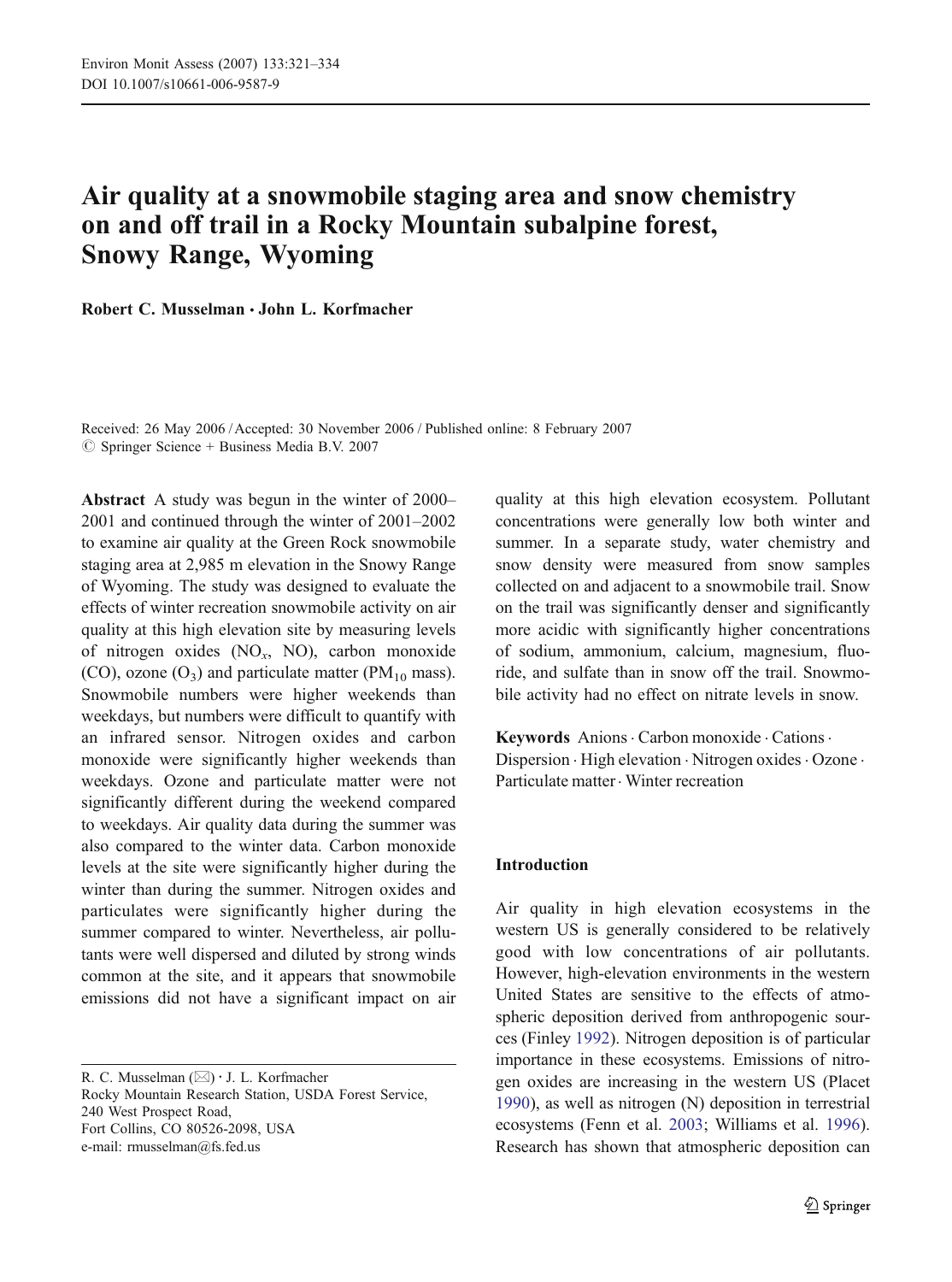also cause major changes in aquatic ecosystems (Irving [1992](#page-13-0); Schindler [1988](#page-13-0)).

The effect of emissions from snowmobile activity on air quality and deposition in high elevation ecosystems has been studied primarily at Yellowstone National Park (YNP) in NW Wyoming. Most snowmobiles currently are equipped with two-stroke engines that are more polluting than four-stroke engines (Bishop et al. [2001](#page-12-0); USDI [2000](#page-13-0)). They emit hydrocarbons (HC), nitrogen oxides  $(NO<sub>x</sub>)$ , particulate matter (PM), carbon monoxide (CO), and noncombusted fuel vapors (USDI [2000](#page-13-0)). Combustion engine emissions contain carcinogens, including benzene, butadiene, and polycyclic aromatic hydrocarbons (USDI [2000](#page-13-0)). Combustion engines also emit large amounts of carbon dioxide. Extensive visitor use of snowmobiles has raised concerns about air quality (especially HC, VOC and CO) and park employee health at YNP. Bishop et al. [\(1999](#page-12-0)), [\(2001](#page-12-0)) documented 'in-use' snowmobile pollutant emissions (pollutant evaluation of snowmobiles in use for recreational travel) but did not directly address associated air quality issues. Kado et al. [\(2001](#page-13-0)) addressed the potential health hazards to park service employees by measuring ambient air quality at YNP's West Yellowstone entrance station and at a remote site near Old Faithful geyser. They found levels of CO, PM and VOC to be elevated but not in violation of recommended exposure limits for outdoor employees. However, the National Park Service (National Park Service [1995](#page-13-0); USDI [2000](#page-13-0)) found concentrations of CO at the West Yellowstone entrance to exceed National Ambient Air Quality Standards (NAAQS) during periods of heavy snowmobile traffic (>450 snowmobiles per hour).

Other potentially deleterious effects of recreational snowmobile use have been documented, including wildlife disturbance (e.g., Creel et al. [2002](#page-12-0)) and health hazards to park employees (Kado et al. [2001](#page-13-0)) and snowmobile riders (Eriksson et al. [2003](#page-12-0); Snook-Fussel [1997](#page-13-0)).

Atmospheric dry deposition  $(CASTNET<sup>1</sup>)$  and wet deposition (NADP<sup>2</sup>) monitored at the Glacier Lakes

Ecosystem Experiments Site (GLEES), a high elevation alpine and subalpine research area in the Snowy Range of SE Wyoming (Musselman [1994](#page-13-0)), indicate that higher amounts of N deposition occur at this high elevation (3,200 m) site than at nearby lower elevations (Korfmacher and Musselman [2004](#page-13-0)), even though the site is remote from any major source of N emissions. Higher deposition is likely due to the higher precipitation loading, about 120 cm/year at the GLEES, primarily in the form of snow. Wind blown snow and dust also contributes to higher deposition at the GLEES.

Although much of the atmospheric deposition in remote areas such as the GLEES is thought to result from long-range transport, local sources of deposition cannot be discounted. Many public lands, including the Medicine Bow National Forest in southeastern Wyoming, are experiencing increased winter recreation snowmobile use. Use is often higher on weekends and holidays. It is possible that increased snowmobile use will increase the potential for impact in the Snowy Range of Wyoming.

Contribution of snowmobiles to chemical deposition to snow in this area is unknown, and information about deposition impacts of snowmobiles is limited. Research has shown that ammonium and sulfate concentrations in snow were higher under snow machine trails than off the trails, but nitrate concentrations did not change within 100 m of the trail (Ingersoll [1999](#page-12-0); Ingersoll et al. [1997](#page-12-0)). Nitrates are of particular concern, since wet and dry deposited nitrates accumulate in the winter snowpack and can be an important source of N for plant growth (Bowman [1992](#page-12-0)); and can cause changes in ecosystem processes, species productivity, and composition to alpine meadows (Bowman and Steltzer [1998](#page-12-0); Bowman et al. [1993](#page-12-0)). Interlandi and Kilham [\(1998](#page-13-0)) suggest that high elevation aquatic ecosystems are sensitive to N deposition from automobile and snowmobile emissions.

Snowmobile trails have been shown to increase snow density resulting in longer lasting, delayed, spring melt and lower temperature under the snow (Hogan [1972](#page-12-0); Keddy et al. [1979](#page-13-0); Wanek [1971](#page-13-0)); factors that may be important in plant species distribution (Atkin and Collier [1992](#page-12-0); Kudo [1991](#page-13-0); Walker et al. [1993](#page-13-0)). Damage to ecosystems from increased density of snowpack after snowmobile activity may be caused by acceleration of heat loss and colder temperatures

<sup>1</sup> CASTNET – Clean Air Status and Trends Network: [http:/](http://www.epa.gov/castnet/)/ [www.epa.gov/castnet](http://www.epa.gov/castnet/)/.

<sup>2</sup> NADP – National Atmospheric Deposition Program: [http:/](http://nadp.sws.uiuc.edu/)/ [nadp.sws.uiuc.edu](http://nadp.sws.uiuc.edu/)/.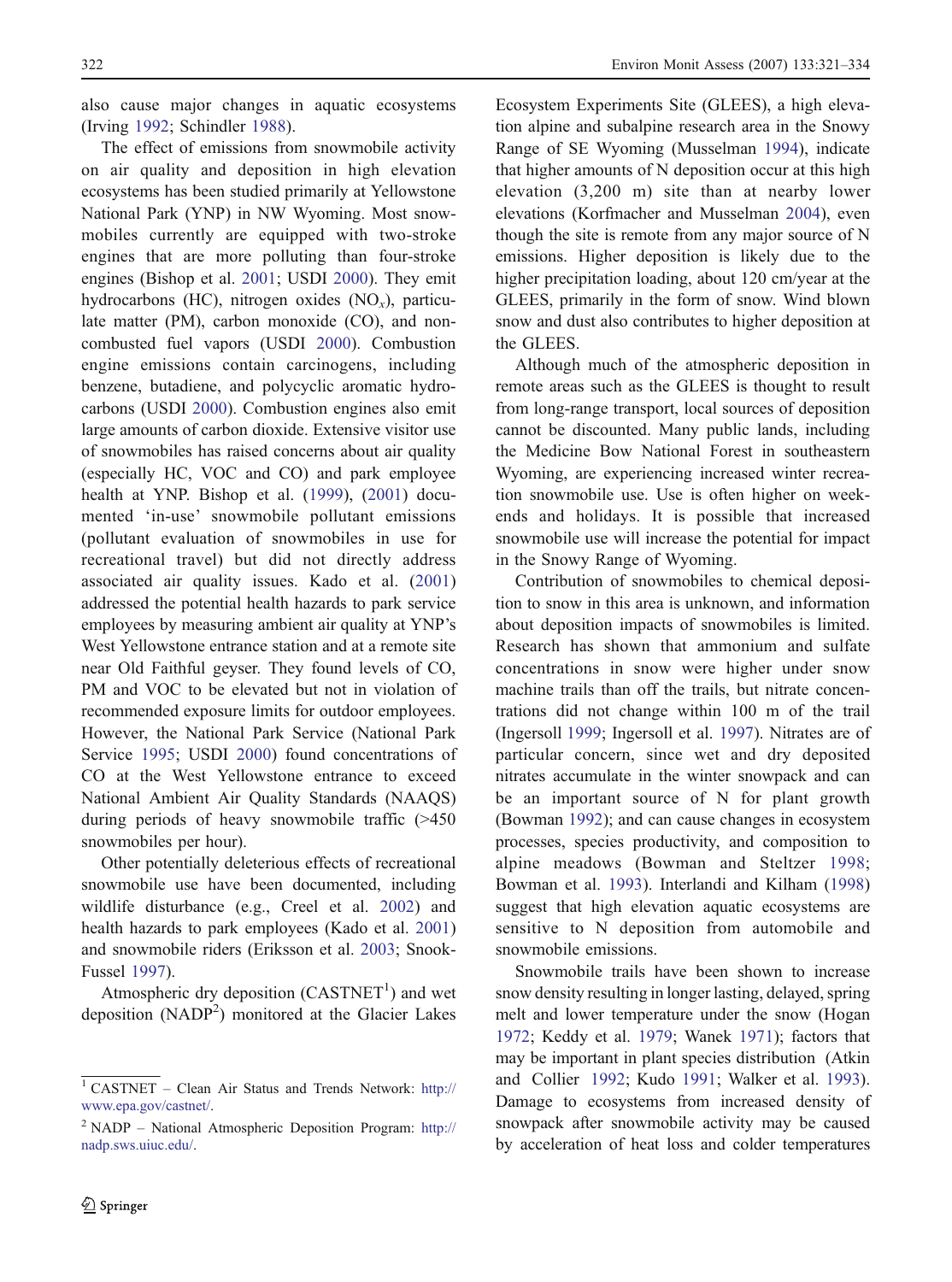<span id="page-2-0"></span>under the snowpack (Keddy et al. [1979](#page-13-0); Neumann and Merriam [1972](#page-13-0); Pesant et al. [1985](#page-13-0); Wanek [1971](#page-13-0)).

A study was conducted to monitor air quality at a snowmobile staging area and trailhead for a major groomed snowmobile trail in the Snowy Range in southeastern Wyoming. The site has different terrain and meteorological characteristics than the Yellowstone snowmobile area. Temporal investigation of the  $NO<sub>x</sub>$ , CO, O<sub>3</sub> and PM dynamics of this study area provides information on present conditions and insight towards possible snowmobile contribution to changes in air quality at the site. A separate study not related to the air quality study at the snowmobile staging area examined snow density and snow water chemistry on and off a snowmobile trail about 2 km from the trailhead.

## Materials and methods

The air quality monitoring study was conducted at the Green Rock Picnic Area snowmobile trailhead and staging area (Fig. 1), Medicine Bow National Forest, about 12 km west of Centennial, Wyoming at 2,985 m elevation in the Snowy Range of Wyoming. The road parallels a stream and is widened at the Green Rock site for parking where snowmobiles are unloaded, fueled, started, and warmed before excursions are begun. Wyoming State Highway 130 through the Snowy Range is closed west of this site to automobile traffic during the winter season; and the road right-ofway is designated Snowmobile Trail U. About 2 km from the trailhead, another trail branches north (Snowmobile Trail O) following the snow-covered



Fig. 1 Location of air quality monitoring and snow sample collection, Medicine Bow National Forest, Snowy Range, Wyoming. The CASTNet CNT169 is located at the Brooklyn Wet and Dry Deposition Monitoring site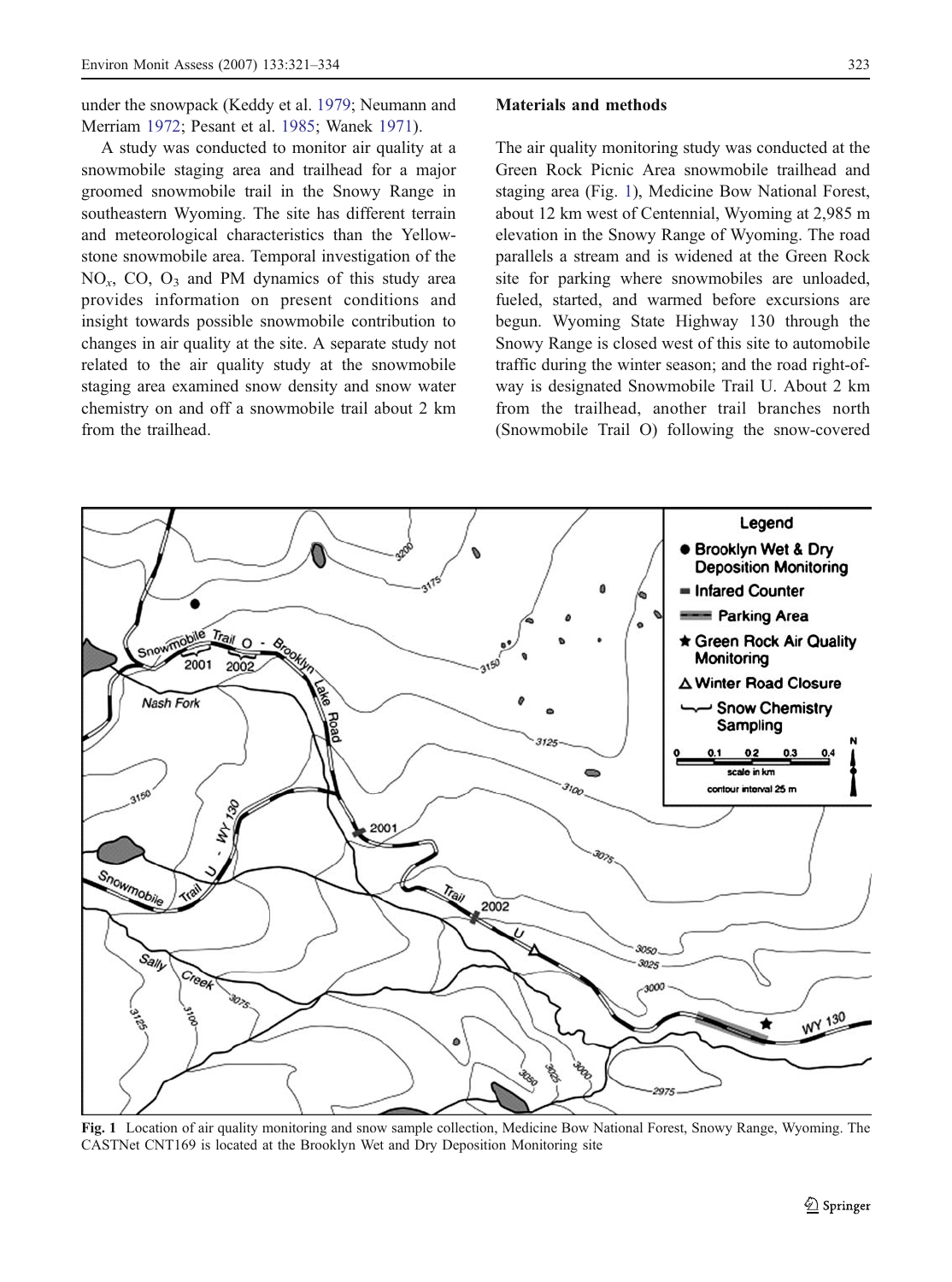Brooklyn Lake Road, a gravel Forest Service road. Trail O continues along the Brooklyn Lake Road except for a small off-road section just southwest of the Brooklyn Deposition Monitoring site (Fig. [1](#page-2-0)), then through the GLEES and along the summer hiking trail to Sheep Lake and beyond.

Air quality was monitored from winter 2000–2001 through the winter of 2001–2002, including the summer between the two winter seasons. A 2.5× 3 m insulated building to house meteorological and air quality instrumentation was installed near the Green Rock Picnic Area trailhead (Fig. [1](#page-2-0)). Although this site was selected for monitoring as a worse-case scenario where maximum pollution concentrations would occur, the sensors were not located directly on the roadway. The monitoring building was located about 15 m north and 5 m above the roadway to access a nearby electric power source. Air quality monitored included continuous sampling of concentrations of CO,  $NO_x$ , NO, and  $O_3$ . The sample intake was located 3.7 m above the ground, and 1.3 m above the top of the instrument building. CO was monitored using a Thermo Environmental Instruments 48C. Two monitors were used for  $NO<sub>x</sub>$  and NO, a Monitor Labs 8840 and a Thermo Environmental Instruments 42S. The Thermo Environmental Instruments 42S monitor utilizes a low concentration range for monitoring of very low  $NO<sub>x</sub>$  values, and thus is not a standard EPA reference or equivalent method.  $NO<sub>2</sub>$  was calculated from the  $NO<sub>x</sub>$  and NO output data.  $O<sub>3</sub>$  was monitored using a TECO Model 49. The TECO CO and  $O<sub>3</sub>$  and the Monitor Labs  $NO<sub>x</sub>$  instruments were EPA equivalency instruments. Nighttime zero and span calibration checks were conducted sequentially each day beginning at midnight for the Monitor Labs  $NO<sub>x</sub>$ monitor, followed by the TECO  $NO<sub>x</sub>$  monitor, then the TECO CO monitor. The zero calibration for the O3 monitor was also checked every 24 h.

Air quality signals at the Green Rock staging area reflect all sources of pollutants, including snowmobiles and automobiles (primarily SUVs or pickup trucks) pulling snowmobile trailers. The air quality monitoring started late in the winter season of 2000– 2001, Therefore, for CO,  $NO<sub>x</sub>$ , and  $O<sub>3</sub>$  the 2000–2001 winter season was primarily used to test air quality monitoring equipment and calibration protocols.

Mass of 10  $\mu$ m particulate matter (PM<sub>10</sub>) was monitored for 24-h periods every 6 days following standard  $PM_{10}$  monitoring protocols, using a General Metal Works, Inc. particulate monitor. Air quality data were recorded on a Campbell 23X data logger every 10 s with 30-min averages calculated and saved to a data storage module.

Wyoming and national ambient air quality standards exist for particulate matter, carbon monoxide, nitrogen oxides, ozone, and other pollutants, and are listed on the Wyoming Department of Environmental Quality, Air Quality Division web site.<sup>3</sup> However, since the monitoring building in this study was not sited according to state or federal air quality monitoring standards (it was sited near a roadway and near trees to monitor air quality specifically at this snowmobile staging area roadway site), the data from this study cannot be directly related to ambient air quality standards. Data presented are only an indication of pollutant levels at the site for comparison with snowmobile activity. Nevertheless, the data can indicate whether air quality at this site warrant further monitoring following EPA siting protocols.

Snowmobile numbers were counted at a point on the main trail just west of the staging area using a Trail Master automatic infrared sensor. The sensor was aimed across the trail at about 60 cm height above the snow surface. The sensor height was adjusted accordingly as the snowpack depth accumulated. Data were downloaded every Tuesday for subsequent analysis.

Data were analyzed by comparing weekend (1200 Friday–2359 Sunday) with weekday (0001 Monday– 1159 Friday). Seasonal differences were analyzed by comparing spring, summer, and fall (SSF, June 19– November 10, 2001, and April 21–Jun 18, 2002) with winter (WIN, November 11, 2001–April 21, 2002). These seasons were related to snowmobile season rather than meteorological season as defined in Zeller et al. [\(2000a](#page-13-0), [b](#page-13-0)).

Standard meteorological instrumentation was installed above the monitoring building for monitoring temperature, relative humidity, wind speed, and wind direction. Sensors were mounted 5 m above the ground. Meteorological data were recorded on a Campbell 21X data logger at 5-s intervals with 1 and 24 h averages calculated and saved to a data storage module. Data were downloaded weekly for processing.

<sup>&</sup>lt;sup>3</sup> <http://deq.state.wy.us/aqd.htm#Regulations>.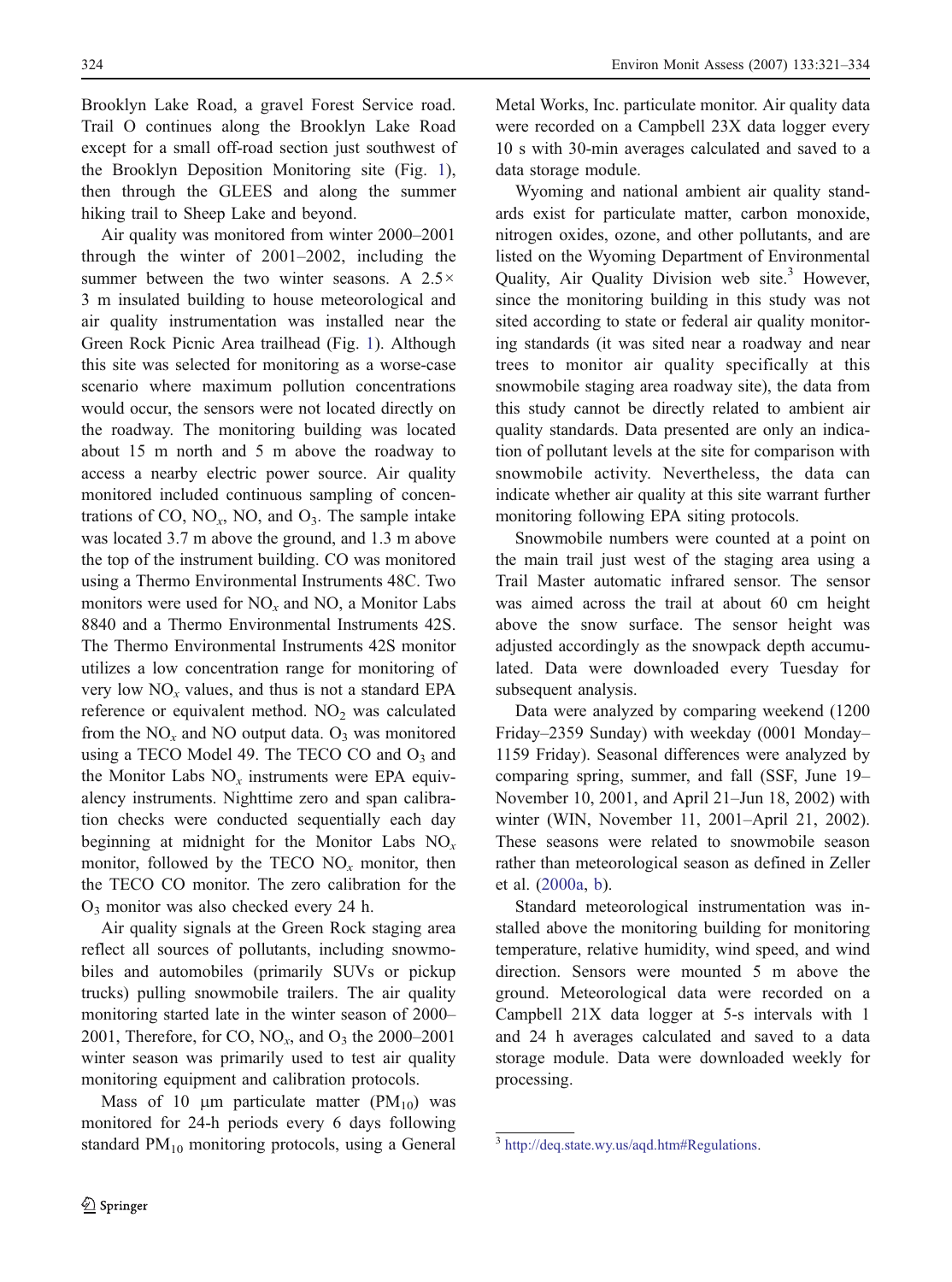The snow chemistry study was conducted on Trail O over Brooklyn Lake Road (Fig. [1](#page-2-0)). Snow samples were collected in February and April of 2001, to capture the early and late season snowpack, at a site along the snowmobile trail near the Saint Alban's Chapel, but over the Brooklyn Road (Fig. [1](#page-2-0)), for chemical analysis of Acid Neutralizing Capacity (ANC), pH, cations and anions and snow density (April only). Of particular interest were nitrate, sulfate, and ammonium. Snow samples were collected from three transects at least 40 m apart along the snowmobile trail, at various distances perpendicular from the trail, using a Federal snow sampler to collect from the top to the bottom of the snowpack. Snow depth was also recorded. All samples were collected in open areas and sampling near trees was avoided. It could not be verified that snowmobiles had not passed over the sampling locations even at 40 m from the trail at the sites sampled. Off-trail data were combined for comparison with on-trail data. In 2002, snow samples were collected February, March, April, and May at three points along the trail near the same location sampled in 2001 (Fig. [1](#page-2-0)). To increase replication in 2002, six samples were collected on and six off the trail at three sites rather than collecting samples along a transect perpendicular from the trail at each site as in 2001. Care was taken in 2002 to avoid areas off-trail where snowmobile activity was evident. For both years, all samples were weighed to determine snow water equivalent (SWE) and transferred to Ziploc bags, shipped to the lab frozen, and melted for chemical analysis of acid neutralizing capacity (ANC), pH, conductivity, cations  $(Ca^{+2})$  $Mg^{+2}$ , K<sup>+1</sup>, Na<sup>+1</sup>, NH<sub>4</sub><sup>+1</sup>) and anions (NO<sub>3</sub><sup>-1</sup>, SO<sub>4</sub><sup>-2</sup>,  $Cl^{-1}$ ,  $PO_4^{-2}$ ).

Day of week (weekend vs weekday) and seasonal differences in all variables were evaluated using PROC MIXED, SAS Version 8 (SAS Institute [2000](#page-13-0)). The sampling unit was the 24-h mean of the response variable; all models used the residual maximum likelihood (REML) as the estimation method and specified a diagonal covariance structure. All models except those used for snowmobile counts incorporated two fixed effects (a first variable indicating weekday or weekend, and a second indicating season) and a term for the interaction of the two variables. The model for snowmobile counts was a one-way model using only the weekend/ weekday variable. Statements of significant differences in the text indicate statistical significance at the 5% confidence level.

## Results and discussion

#### Snowmobile counts

The counter worked reasonably well for providing rough temporal comparisons of snowmobile presence at the site; but was not accurate enough to give reliable snowmobile numbers. A one time hand count indicated that the infrared sensor counted less than half of the actual number of snowmobiles passing the sensor location. In addition, it was observed that a small number of snowmobiles passed behind the sensor, and two snowmobiles passing side by side were counted as one.

Given these numerous caveats and the high variability in the count data, the numbers recorded by the infrared sensor are not considered an accurate count of the number of snowmobile units. Nevertheless, the infrared sensor counts of approximately 200–300 daily snowmobile passes weekday and approximately 600 weekends suggest higher snowmobile activity during weekends. The number of snowmobiles also appeared to be higher weekends based on our visual observations and higher numbers of parked vehicles and snowmobile trailers weekends at the trailhead. Kado et al. [\(2001](#page-13-0)) have documented lower numbers midweek than weekend at the West Entrance to Yellowstone National Park. Other counting methods should be explored for counting snowmobiles, including ground mounted under snow motion or magnetic sensors.

## Air quality

Because of the late winter start of this study,  $NO<sub>x</sub>$ , CO, and  $O_3$  air quality data were sparse for much of the 2000–2001 snowmobile season and are not reported here. Nevertheless, preliminary observations indicated that for late winter 2001  $NO<sub>x</sub>$  from the Monitor Labs and the TECO instruments tracked closely and no weekend/weekday differences for  $O_3$  were evident. CO was not monitored in 2000–2001. Results of  $PM_{10}$  for 2001, and CO, NO<sub>x</sub>,  $O_3$ , PM<sub>10</sub>, and PM<sub>2.5</sub> for the winter of 2001–2002 are discussed.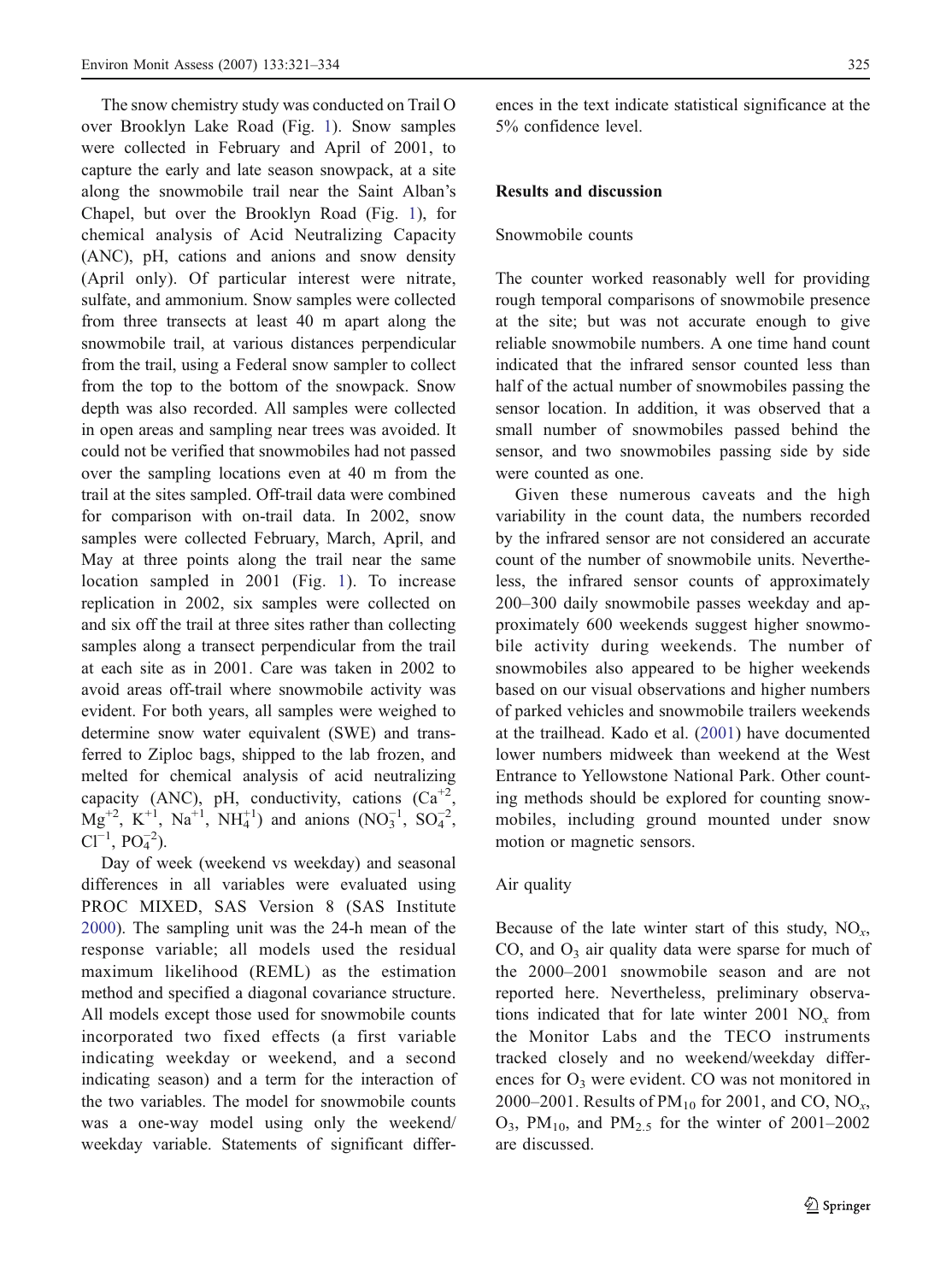# Carbon monoxide

CO was significantly higher weekends than weekdays, and significantly higher in winter than in summer (Fig. 2). CO was low during the summer, with individual readings seldom above 1 ppm. The maximum CO concentrations recorded during this study were 9.9 ppm hourly average and 1.6 ppm 8-h average. A weekend signal was apparent in summer and winter, perhaps reflecting increased recreational weekend automobile traffic in summer, and increased snowmobile traffic in winter. Higher CO in winter than summer reflects snowmobiles starting at the staging areas and/or motor vehicles towing snowmobile trailers at the parking area. Vehicles were seldom parked along the road at the site in summer, but frequently parked here in winter to unload and start snowmobiles. The common source of pollutants during the summer was light duty motor vehicles traveling the highway, and the lower summer CO values reflect emission controls required on those vehicle.

# Nitrogen oxides

There were significantly higher concentrations of  $NO<sub>x</sub>$ , NO, and  $NO<sub>2</sub>$  at the site during the weekend in winter, suggesting a signal from snowmobile activity (Fig. [3](#page-6-0)).  $NO_x$  concentrations seldom exceeded 2.5 ppb. The mean  $NO<sub>2</sub>$  value for the entire study period (357 days) was 1.5 ppb, with the maximum

30-min value at 19.8 ppb.  $NO<sub>2</sub>$  and  $NO<sub>x</sub>$  were higher in summer than in winter, reflecting general seasonal differences in nitrogen oxides at the site, but no weekend/weekday differences were evident during summer (Fig. [3](#page-6-0)). Higher mean daily maxima of NO,  $NO<sub>2</sub>$ , and  $NO<sub>x</sub>$  concentrations also occurred during the weekends in the winter (data not shown). The higher weekend concentrations of  $NO<sub>x</sub>$  and CO is logical given the expected visitor use patterns, although it is the opposite of the tendency noted in a suburban setting by Blanchard and Tanenbaum [\(2006](#page-12-0)).

## Ozone

Ozone concentrations show little diurnal change in the winter, and closely track temperature in the summer. Mean  $O_3$  concentration appeared to be slightly (but not significantly) higher in winter (50 ppb) than in summer (45 ppb), but there were no significant weekend/weekday differences in  $O_3$ winter or summer (data not shown). Suggested higher mean concentrations in winter might reflect the lack of NO<sub>x</sub> scavenging of O<sub>3</sub> thus higher minimum  $O_3$ concentrations in winter (Wooldridge et al. [1997](#page-13-0)). Maximum ozone concentrations appeared to be slightly (but not significantly) higher in summer than winter, perhaps reflective of higher summertime temperatures and higher solar radiation for photochemical generation of  $O_3$ ; but mean daily maximum O3 concentrations never exceeded 60 ppb. The

Fig. 2 Daily mean carbon monoxide at the Green Rock snowmobile staging area. Vertical lines on each *bar* indicate  $\pm$  one standard error of the mean. Different letters indicate significant  $(p<0.05)$  differences in CO concentration

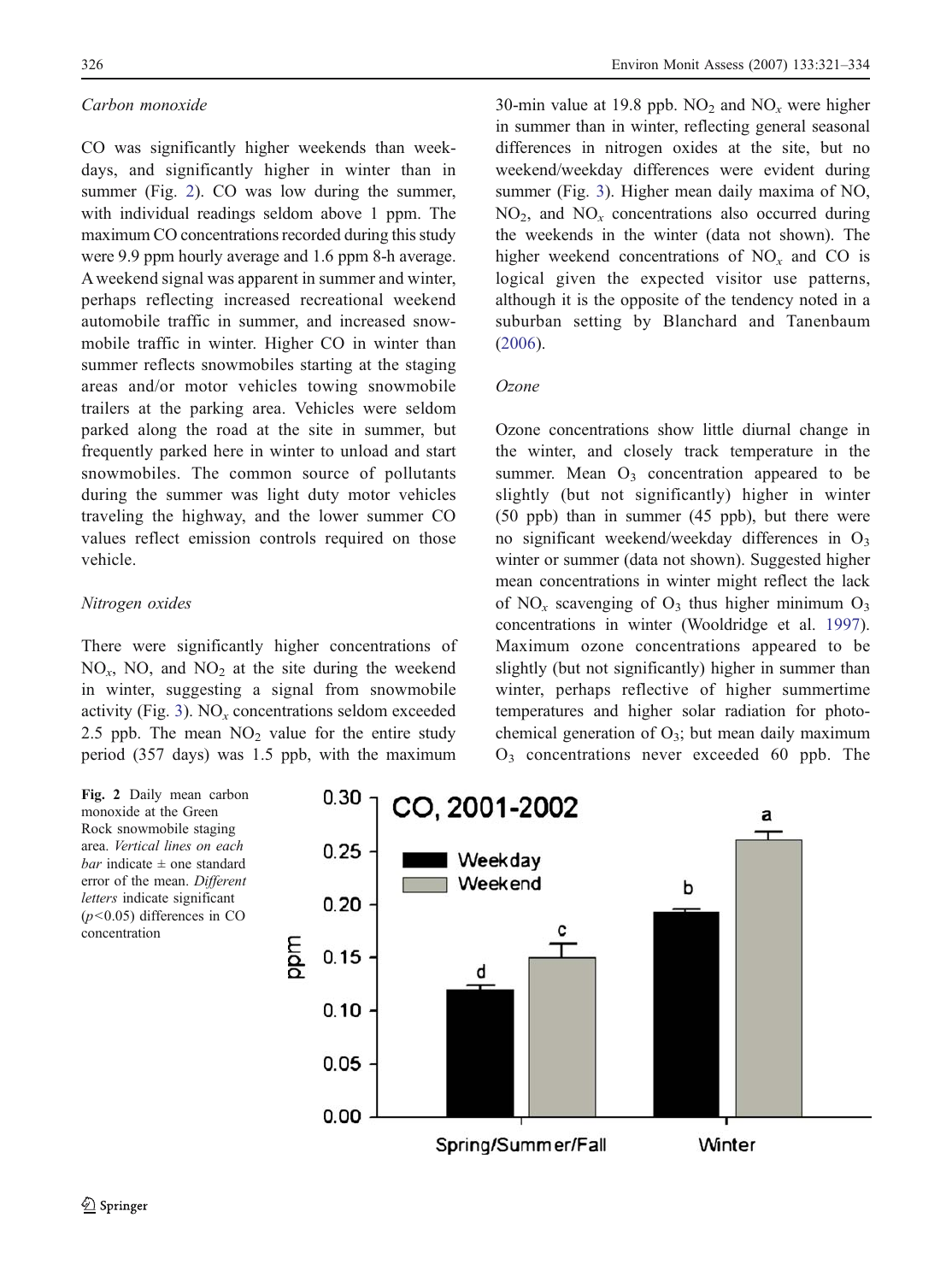<span id="page-6-0"></span>

Fig. 3 Nitrogen oxides at the Green Rock snowmobile staging area. Vertical lines on each bar indicate  $\pm$  one standard error of the mean. Different letters indicate significant ( $p<0.05$ ) differences in NO, NO<sub>2</sub>, or NO<sub>x</sub> concentration

relationship of  $O_3$  to  $NO_2$  is not evident from the data, although chemically  $O_3$  and NO react to form  $NO_2$ . O3 values seldom reach zero at this remote site (Wooldridge et al. [1997](#page-13-0)). A comparison of the winter  $O<sub>3</sub>$  values at the snowmobile trailhead and at the CASTNet site (CNT169) about 2 km away (Fig. [1](#page-2-0)) found the difference between the two sites to be small, an average of 0.75 ppb less at CNT169.

## Particulate matter,  $PM_{10}$  mass

PM<sub>10</sub> was low, generally less than 10  $\mu$ g/m<sup>3</sup> at the site, but appeared to be higher in the summer than winter (Fig. [4](#page-7-0)). Although differences between winter and summer were significant in 2001, the apparent winter/summer difference in 2002 was not statistically significant.  $PM_{10}$  would be expected to be higher in summer than winter, as less land surface is snow covered, and greater surface area is available for wind erosion and transport to the site during the summer. The use of unpaved rural roads and greater automobile traffic in summer would also contribute to higher airborne particulates. There apparently is little weekend/weekday differences in  $PM_{10}$  at the site, but monitoring protocols (once every 6 days) allowed considerably fewer weekend samples for comparison.

## Meteorology

Temperature and relative humidity followed typical diurnal patterns for this area. Winter temperatures seldom exceeded 0°C. Wind direction is predominantly from the west. Wind speed, an important factor in pollutant dispersion, was considerably higher in winter than in summer.

#### Pollutants and wind

The air quality monitoring station was located north of the road on a slope facing toward the road, and the prevailing wind direction was from the west and west south west, so it is likely that some of the pollutant emissions from the roadway were not detected. Some additional dispersion of roadway pollutants occurred before reaching the intake located about 9 m above the road surface. Data analysis suggests that indeed when the winds were from the southerly direction  $(110.5-247.5°)$  where the road was located, concentrations of CO were higher than when winds were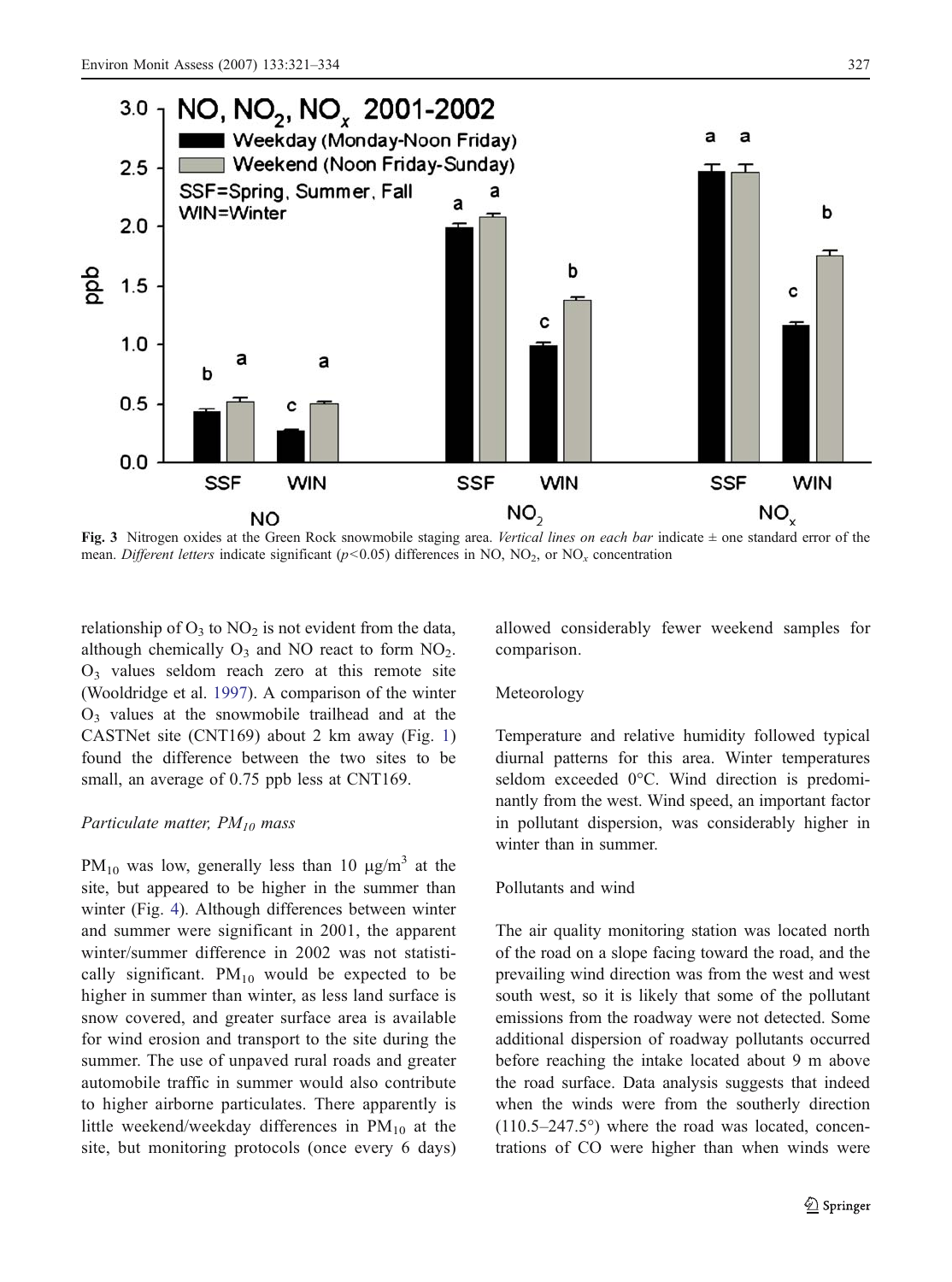<span id="page-7-0"></span>

Fig. 4 Particulate matter (10  $\mu$  size) at the Green Rock snowmobile staging area. Vertical lines on each bar indicate  $\pm$  one standard error of the mean. Different letters indicate significant  $(p<0.05)$  difference between winter (WIN) and spring/summer/fall (SSF)  $PM_{10}$  for 2001. There were insufficient data to evaluate seasonal difference in 2002. There were no significant differences between weekend/weekday for 2001 or for 2002

from the west through east direction (270–360 and 0– 90°) (Fig. [5](#page-8-0)).

 $O<sub>3</sub>$  also was higher when the winds were from a southerly direction (Fig. [5](#page-8-0)). Wind velocities were significantly higher when winds were from the west and west south west (Fig. [6](#page-9-0)). Exposure of the monitoring building was more open in this direction than from the more northerly directions where trees and the uphill slope may absorb  $O_3$  before it could reach the sensor.  $O_3$  is highly reactive with plant tissue and is expected to be lower within the canopy where it can more easily be absorbed.  $O_3$  was also lower when wind velocities were lower. Relating measured levels of ozone to local sources of pollution (i.e., snowmobiles) is somewhat problematic in any event, since ozone is a secondary pollutant not directly emitted from point sources. Assessment of local sources of this pollutant can be compounded by regional generation and transport of  $O_3$  (e.g., Blanchard and Tanenbaum [2006](#page-12-0)), but we do not suspect that local generation of  $O<sub>3</sub>$  had a significant effect on measurements at the Green Rock site.

NO and  $NO<sub>x</sub>$  concentrations were less when winds were from the west and west south west (corresponding to highest wind speeds; Fig. [6](#page-9-0)) compared to winds from the east and northerly directions (lower wind speeds).  $NO<sub>2</sub>$  and  $NO<sub>x</sub>$  concentrations were lower when winds velocities were higher, suggesting greater dispersion under high winds. Data presented in Fig. [5](#page-8-0) are for yearly means, but there was a significant seasonal effect on pollutant concentration and wind direction (data not shown). Since W and WSW winds were the strongest and most frequent (Fig. [6](#page-9-0)), it follows that pollutant dispersion (and hence lower measured levels of pollutants) would be greatest when winds were from this direction.

#### Exceedances of ambient air quality standards

This study was not designed to compare the air quality data to federal or state ambient air quality standards. Nevertheless,  $NO<sub>2</sub>$ ,  $CO$ ,  $O<sub>3</sub>$ , and  $PM<sub>10</sub>$ concentrations monitored at this site appear to be well below the threshold levels for exceedance of National or Wyoming Air Quality Standards for these pollutants regardless of snowmobile activity. However, higher concentrations of air pollutants were detected during weekends when snowmobile activity was higher. The results of our study differ from those examining gaseous snowmobile pollution at Yellowstone National Park and elsewhere. For example, Kado et al. [\(2001](#page-13-0)) measured 4-h average concentrations of CO in excess of 6 ppm; another study (Ray [2005](#page-13-0)) reported CO concentrations nearly in violation of the NAAQS 8-h standard of 9.0 ppm at the West Yellowstone park entrance for the winter of 1998– 1999. The highest 4-h average observed (30 Decem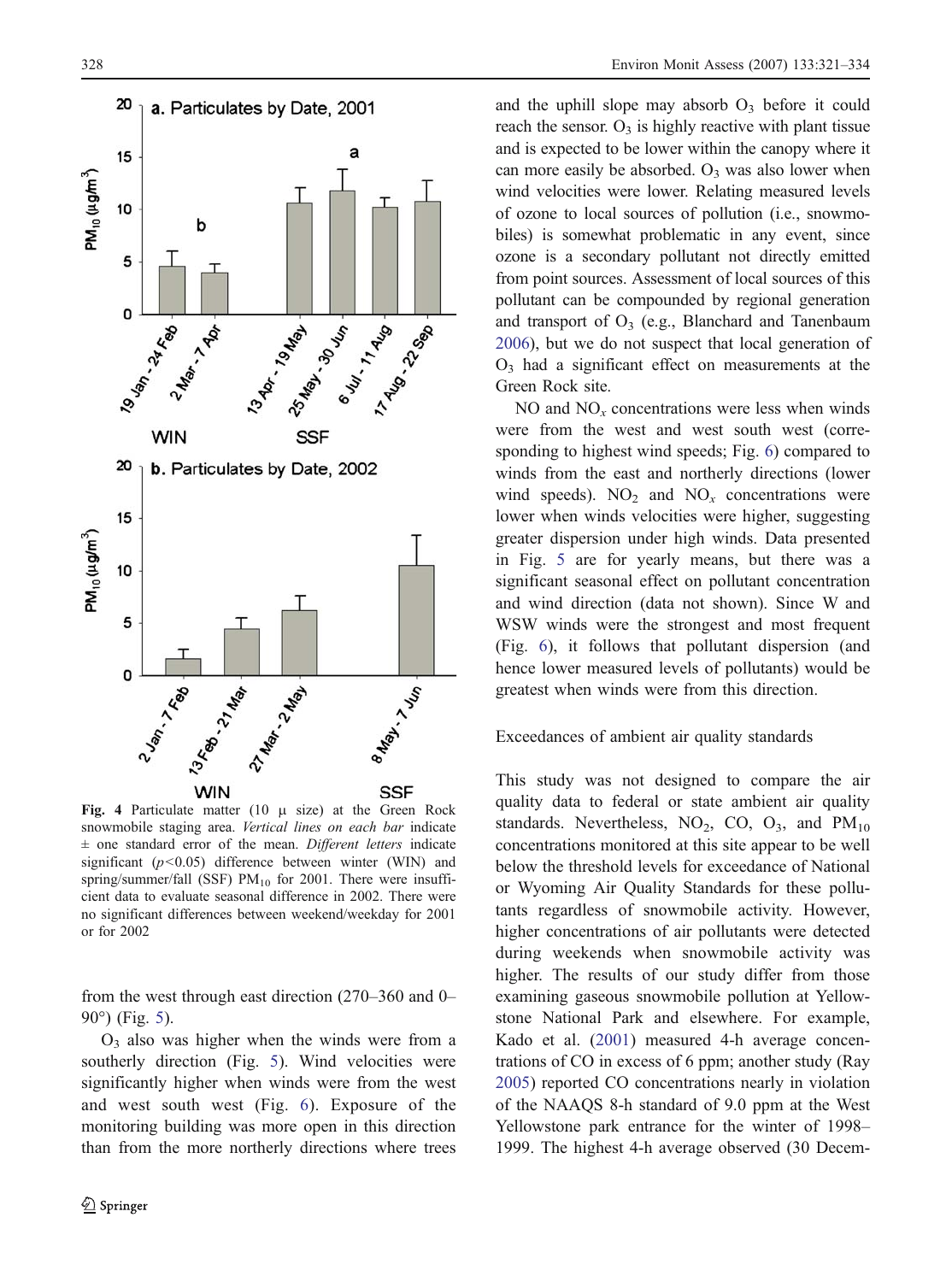<span id="page-8-0"></span>Fig. 5 Gaseous air pollutant by wind direction. Numbers on bars indicate number of samples available for analysis. Note there were few values for wind direction "other. " These are wind directions other than those indicated on the  $x$ axis. Different letters indicate significant  $(p<0.05)$ differences in gaseous pollutant by wind direction. Vertical lines on each bar indicate ± one standard error of the mean

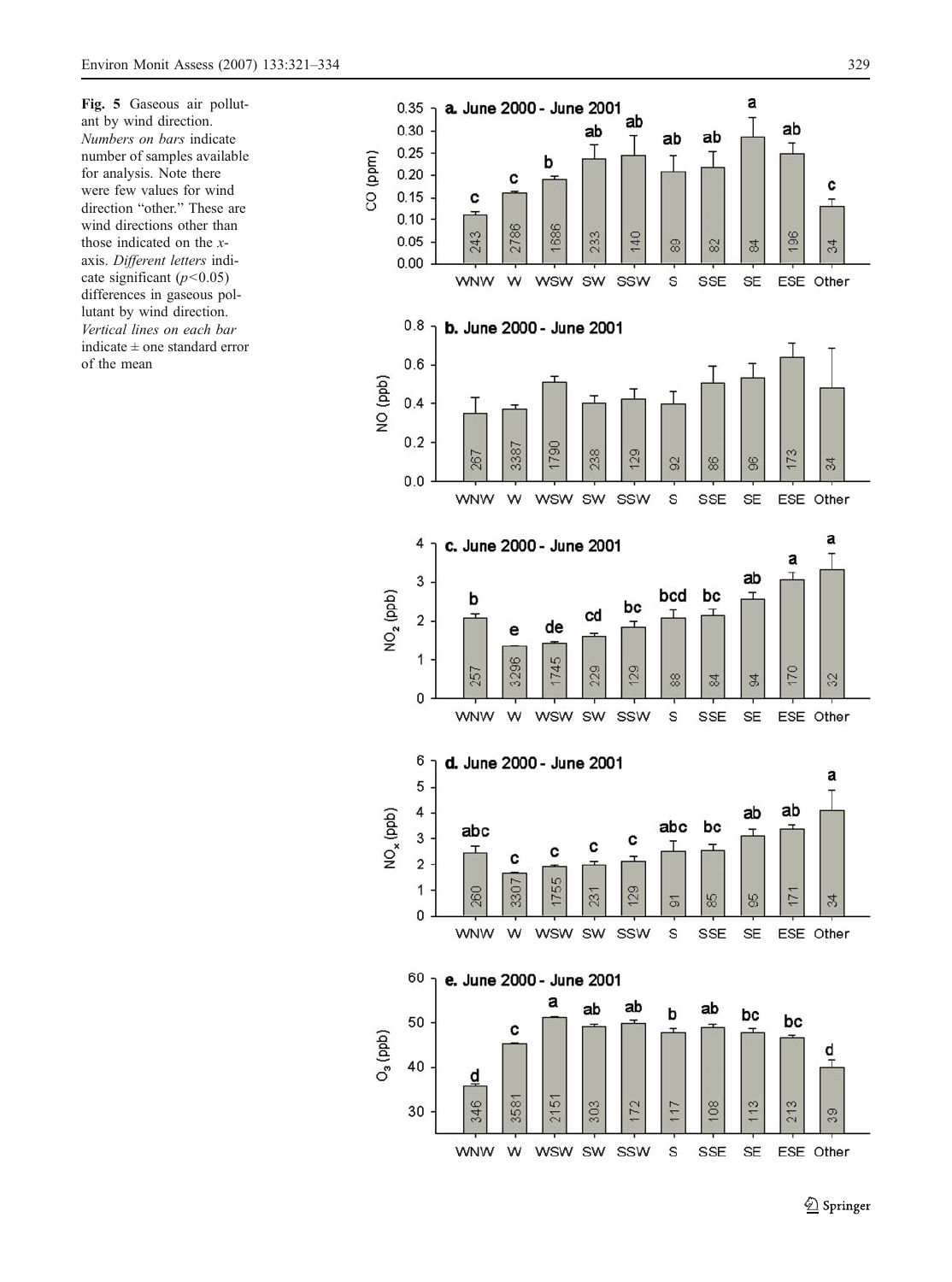<span id="page-9-0"></span>Fig. 6 Wind velocity and wind direction at the Green Rock air quality monitoring station Vertical lines on each bar indicate  $\pm$  one standard error of the mean. Different letters indicate significant ( $p$ <0.05) differences in wind velocity; numbers indicate sample size



ber 2001) at Green Rock was 2.64 ppm CO. Green Rock experienced no 4-h average CO concentration greater than 1.7 ppm on any other date during the remainder of the study. The Green Rock snowmobile staging area was selected as a worst-case site, and concentrations were expected to be much lower away from the Green Rock site where snowmobile activity was significantly less.

Substantial differences exist in site characteristics and meteorology between Green Rock and the monitoring sites in West Yellowstone. The West Yellowstone site is located in a broad river valley at relatively low elevation (2,035 m) and experiences periods of light or calm winds. Kado et al. [\(2001](#page-13-0)) reported a maximum average wind speed of only 1.32 m/s in the course of their test. Green Rock's location (a hillslope at 2,985 m) and nearly constant winds (Fig. 6) were conducive to effective pollutant dispersion and dilution.

# Snow chemistry and density

Examination of snow chemistry and snow density data indicate little difference between the trail and off-trail samples for 2001 (data not shown, concentrations similar to 2002). The trail where the snow samples were collected in 2001 is wide, and it appeared no points along the sampling transects were free of snowmobile passes. When care was taken in 2002 to sample where off trail sites had no apparent snowmobile traffic, data suggest significant on and off trail differences in snow chemistry for most cations (Fig. [7](#page-10-0)) and some anions (Fig. [8](#page-11-0)), and for snow density (significantly higher on the trail, data not shown). There was no snowmobile traffic on the

trail in May. ANC on-trail/off-trail differences were significant only for April. There were no significant differences in  $NO_3^-$  concentration on or off the trail, suggesting no effect of snowmobiles on nitrate deposition at the site. These data agree with those of from Yellowstone National Park where nitrate concentrations in snow were relatively unaffected by snowmobile traffic, but ammonium and sulfate concentrations were higher in snow on the trail (Ingersoll [1999](#page-12-0)).

Seasonal changes in chemistry were evident for most analytes (Figs. [7](#page-10-0) and [8](#page-11-0)). Early season highs in  $Na<sup>+</sup>$ ,  $Ca<sup>2+</sup>$ ,  $NO<sub>3</sub><sup>-</sup>$ , and Cl<sup>−</sup>concentrations, and early season low for ANC, were particularly evident. Since the snowmobile trail is routed over a gravel forest road, chemicals could have originated from the road surface even though sample collection protocols strictly avoided sampling the ground surface and bottom of the snowpack/roadway interface. Although this forest road has never been salted, vehicles travel from Highway 130 to this forest road during the summer. Highway 130 is 1 km south of the sample collection site, and is heavily salted east of the Green Rock area in the winter.

# **Conclusions**

- (1) It was evident that more snowmobiles were present at the site weekends than weekdays, but the infrared counter proved inadequate for providing accurate snowmobiles counts.
- (2) There were significant differences in air quality between weekends and weekdays. Data show significantly higher concentrations on weekends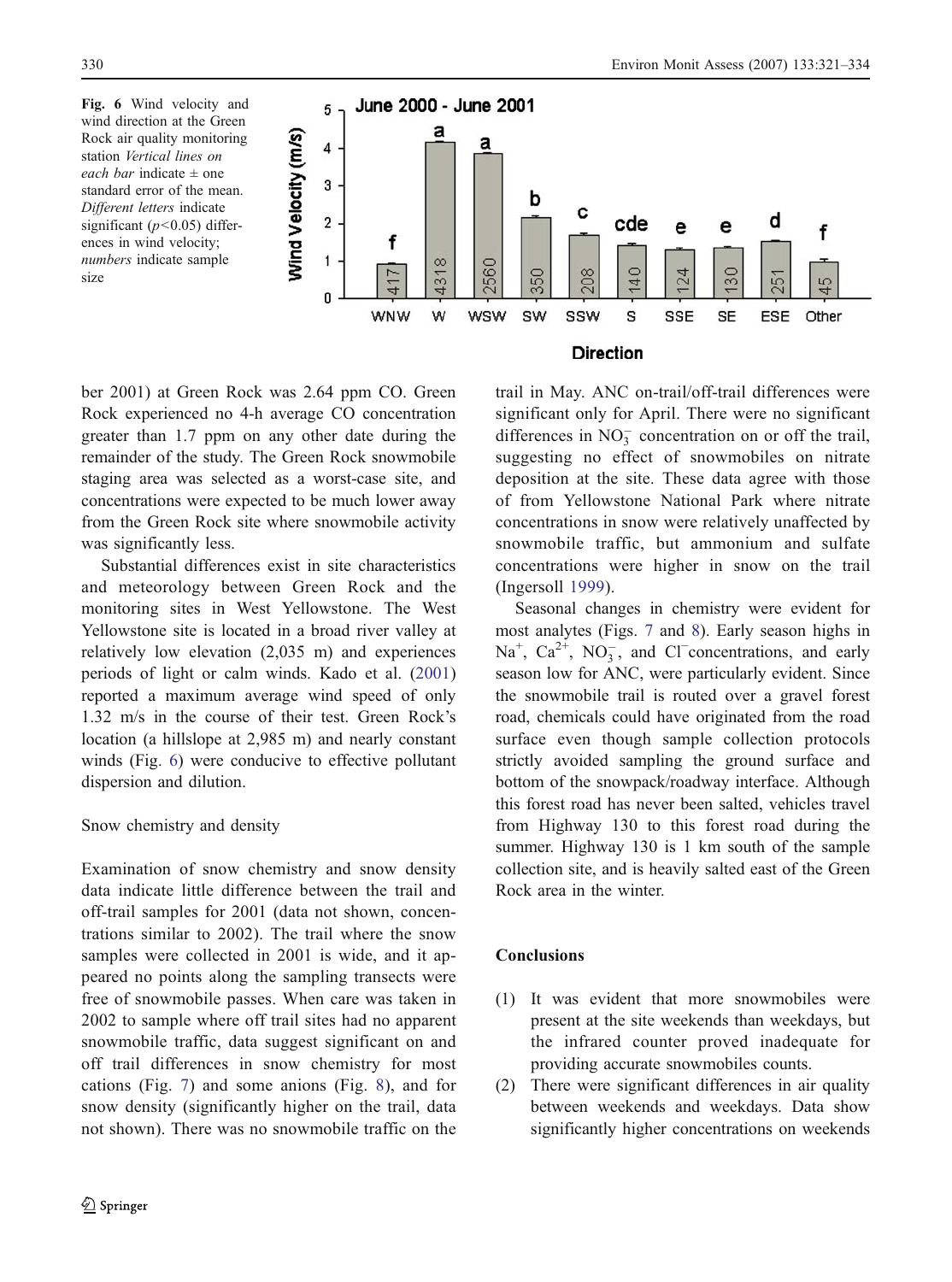<span id="page-10-0"></span>

Fig. 7 pH, conductivity, and cation snow chemistry on and off the snowmobile trail, 2002. Vertical lines on each bar indicate  $\pm$  one standard error of the mean. Different letters indicate significant  $(p<0.05)$  differences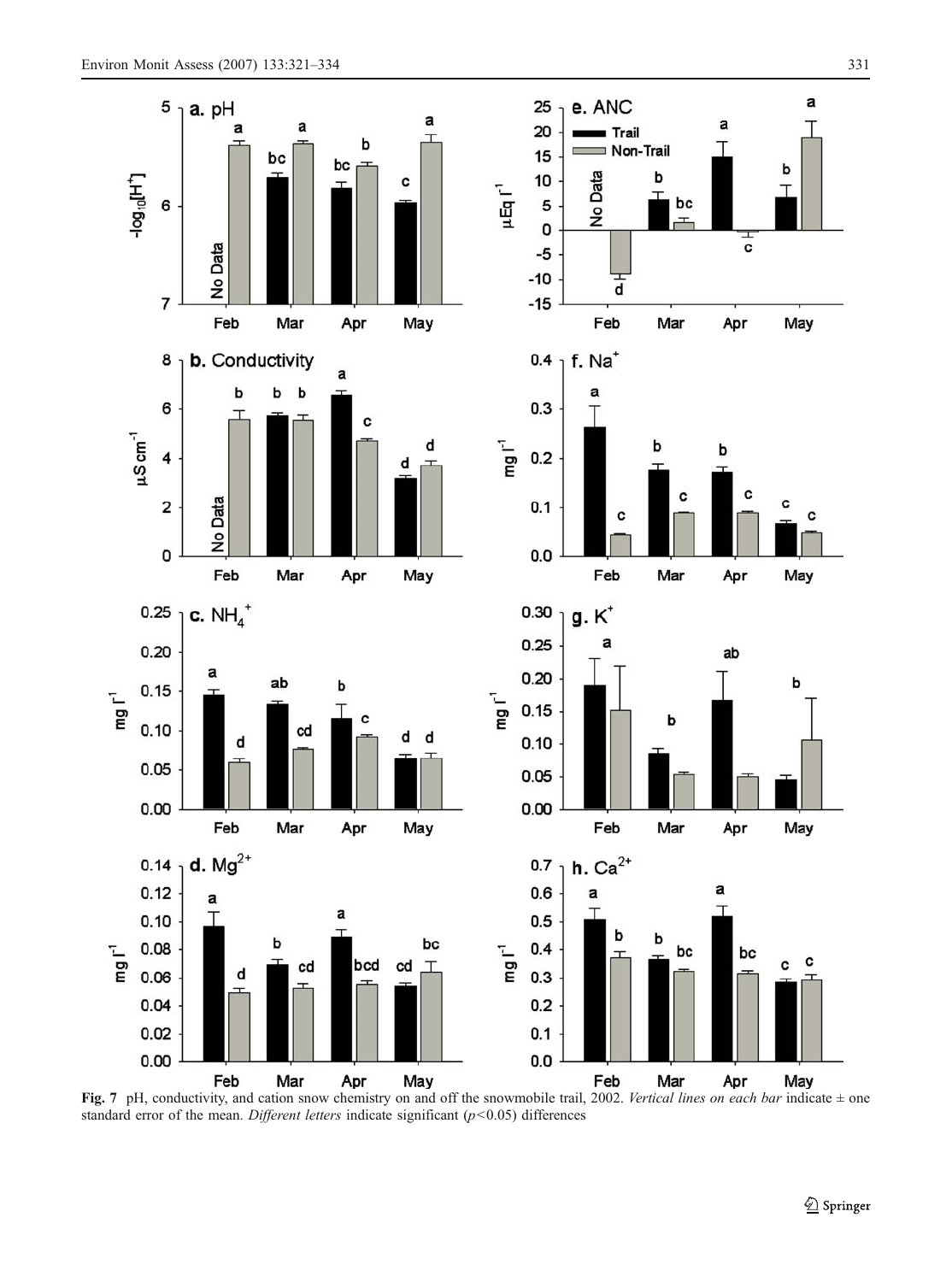<span id="page-11-0"></span>

Fig. 8 Anion snow chemistry on and off the snowmobile trail, 2002. Vertical lines on each bar indicate  $\pm$  one standard error of the mean. Different letters indicate significant  $(p<0.05)$  differences in anion chemistry

in winter when more snowmobiles were present for CO,  $NO_2$ , NO, and  $NO_x$ , but not for  $O_3$ . Concentrations of CO and NO were also higher weekends than weekdays during summer. Mean daily maxima of NO,  $NO<sub>2</sub>$ , and  $NO<sub>x</sub>$  occurred weekends during the winter. The data suggest that although  $NO<sub>x</sub>$  concentrations were generally low, increased weekend concentrations resulted from snowmobile activity.

(3) Seasonal differences were evident in air chemistry, specifically for CO,  $NO_2$ , and  $NO_x$ , but not for NO or  $O_3$ . NO<sub>2</sub> and NO<sub>x</sub> were higher in summer than winter, while CO concentrations were higher in winter than summer. Nevertheless, air pollutant concentrations were generally low both winter and summer, and were considerably lower than exceedence levels of NAAQS.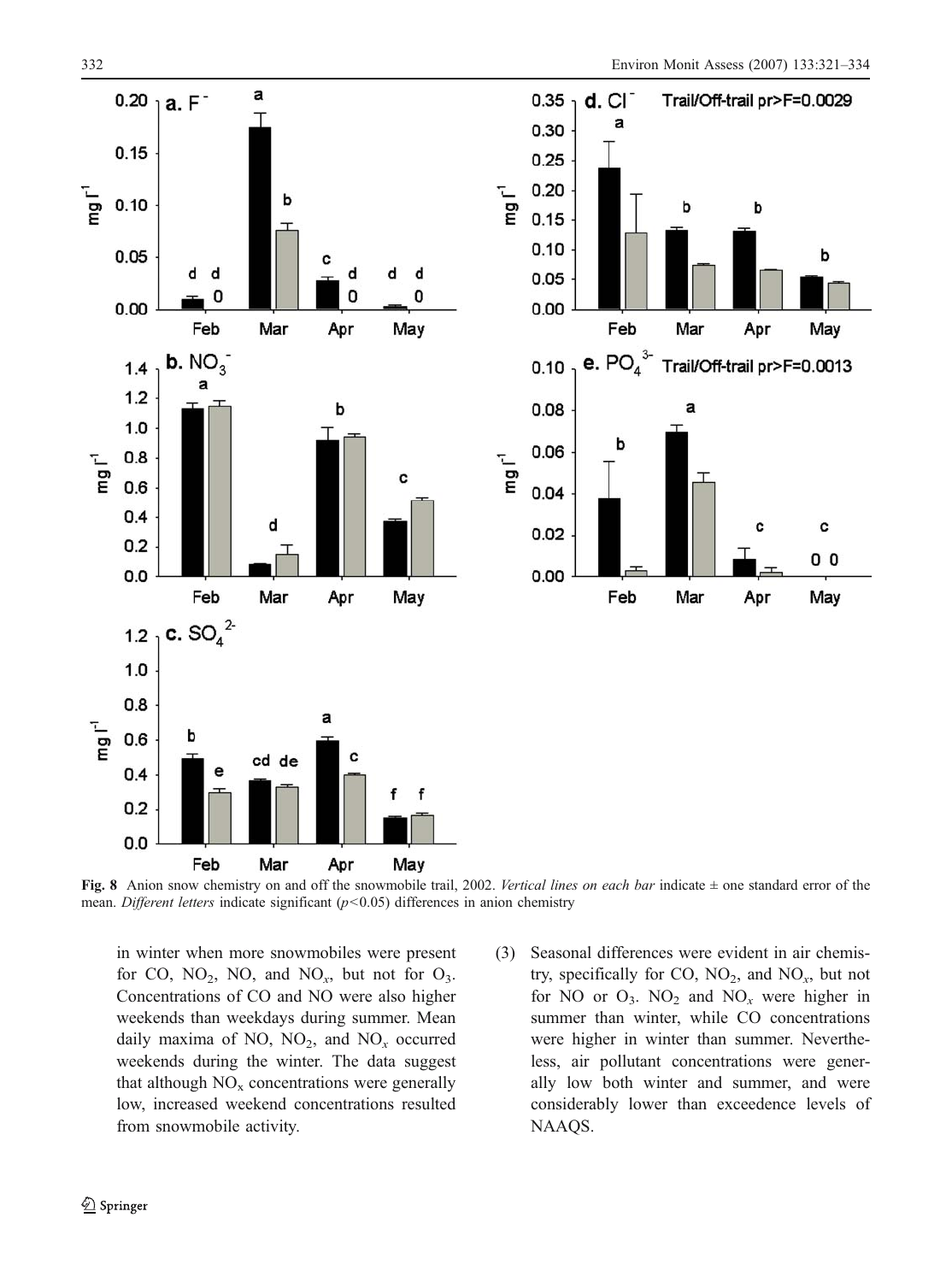- <span id="page-12-0"></span>(4)  $PM_{10}$  was lower in winter than summer, and there were no significant weekend/weekday differences.
- (5) CO and  $O_3$  concentrations were higher, and NO<sub>x</sub> and  $NO<sub>2</sub>$  were lower, when the wind was from the south. The monitoring was conducted just north of the roadway.  $O_3$  was lower and  $NO_2$  and  $NO<sub>x</sub>$  were higher when wind velocities were lower. The data suggest that under prevailing wind conditions air pollutant concentrations on the roadway were likely higher than those detected by our monitoring sensors. Nevertheless, an air pollution signal was detected that could be related to snowmobile activity; but the pollutant concentrations were low and not likely to cause significant air quality impacts even at this high snowmobile activity site.
- (6) Wind speed and physical site characteristics are probably the most important determinants of pollutant concentrations at the level of use described in most existing studies of snowmobile pollutants. There was greater dispersion of pollutants with high winds The open, high elevation Snowy Range site with high winds may be much less likely to experience pollutant levels at or near exceedance criteria than a (relatively) low-altitude site with somewhat restricted terrain and low wind speeds, (e.g., West Yellowstone).
- (7) Snow chemistry was significantly different between on and off trail for some analytes when sampling was designed to collect from areas with or without snowmobile activity. Na<sup>+</sup>, Ca<sup>2+</sup>, Mg<sup>2+</sup>,  $NH_4^+$ , F<sup>−</sup> and SO<sub>4</sub><sup>2−</sup> appeared to be higher on the trail than off, especially early in the season. The trail followed a roadway, which may have affected on-trail snow chemistry concentrations. There were no differences in  $NO_3^-$  on or off the trail. Snow density was higher on the trail than off.

Acknowledgement The project was funded in part by the USDA Forest Service Rocky Mountain Research Station, USDA Forest Service Region 2, the Medicine Bow National Forest, and the Wyoming State Snowmobile Association. Kim Raap, Wyoming Department of State Parks, Snowmobile Trails Program, provided the snowmobile counter. Robert Schick, Wyoming Department of Environmental Quality provided the  $PM_{10}$  monitor and conducted the  $PM_{10}$  analyses. Gregory Harp, Alan Ellsworth, John Frank, and John Zachariassen, RMRS, and Kathy Orde, Centennial, WY, were all involved in maintaining the field operations for this study. Mention of trade names is for information only and does not constitute endorsement by the USDA Forest Service.

#### References

- Atkin, O. K., & Collier, D. E. (1992). Relationship between soil nitrogen and floristic variation in late snow areas of the Kosciusko Alpine region. Australian Journal of Botany, 40, 139–149.
- Bishop, G. A., Morris, J. A., & Stedman, D. H. (2001). Snowmobile contributions to mobile source emissions in Yellowstone National Park. Environmental Science and Technology, 35, 2874–2881.
- Bishop, G. A., Stedman, D. H., Hektner, M., & Ray, J. D. (1999). An in-use snowmobile emission survey in Yellowstone National Park. Environmental Science and Technology, 33, 3924–3926.
- Blanchard, C. L., & Tanenbaum, S. (2006). Weekday/weekend differences in ambient air pollutant concentrations in Atlanta and the southeastern United States. Journal of Air & Waste Management Association, 56, 271–284.
- Bowman, W. D. (1992). Inputs and storage of nitrogen in winter snowpack in an alpine ecosystem. Arctic and Alpine Research, 24, 211–215.
- Bowman, W. D., & Steltzer, H. (1998). Positive feedbacks to anthropogenic nitrogen deposition in Rocky Mountain alpine tundra. Ambio, 27, 514–517.
- Bowman, W. D., Theodose, T. A., Schardt, J. C., & Conant, R. (1993). Constraints of nutrient availability on primary production in two alpine tundra communities, Abstracts. LTER all scientists meeting and international summit. September 18–24, 1993. Estes Park, CO. LTER Network Office, Seattle, WA.
- Creel, S., Fox, J., Hardy, A., Sands, J., Garrott, B., & Peterson, R. (2002). Snowmobile activity and glucocorticoid stress responses in wolves and elk. Conservation Biology, 16, 809–814.
- Eriksson, K., Tjärner, D., Marqvardsen, I., & Järvholm, B. (2003). Exposure to benzene, toluene, xylenes and total hydrocarbons among snowmobile drivers in Sweden. Chemosphere, 50, 1343–1347.
- Fenn, M. E., Haeuber, R., Tonnesen, G. S., Baron, J. S., Grossman-Clark, S., Hope, D., et al. (2003). Nitrogen emissions, deposition, and monitoring in the Western United States. BioScience, 53, 391–403.
- Finley, J. B. Jr. (1992). Surface and groundwater hydrochemistry in a snowmelt dominated catchment, Snowy Range, Wyoming, PhD Dissertation, Department of Geology and Geophysics at the University of Wyoming.
- Hogan, A. W. (1972). Snowmelt delay by oversnow travel, Water Resources Research, 8, 174–175.
- Ingersoll, G. P. (1999). Effects of snowmobile use on snowpack chemistry in Yellowstone National Park, 1998. U.S. Geological Survey Water-Resources Investigations Report 99-4148. Denver, CO.
- Ingersoll, G., Turk, J., McClure, C., Lawlor, S., Clow, D., & Mast, A. (1997). Snowpack chemistry as an indicator of pollutant emission levels from motorized winter vehicles